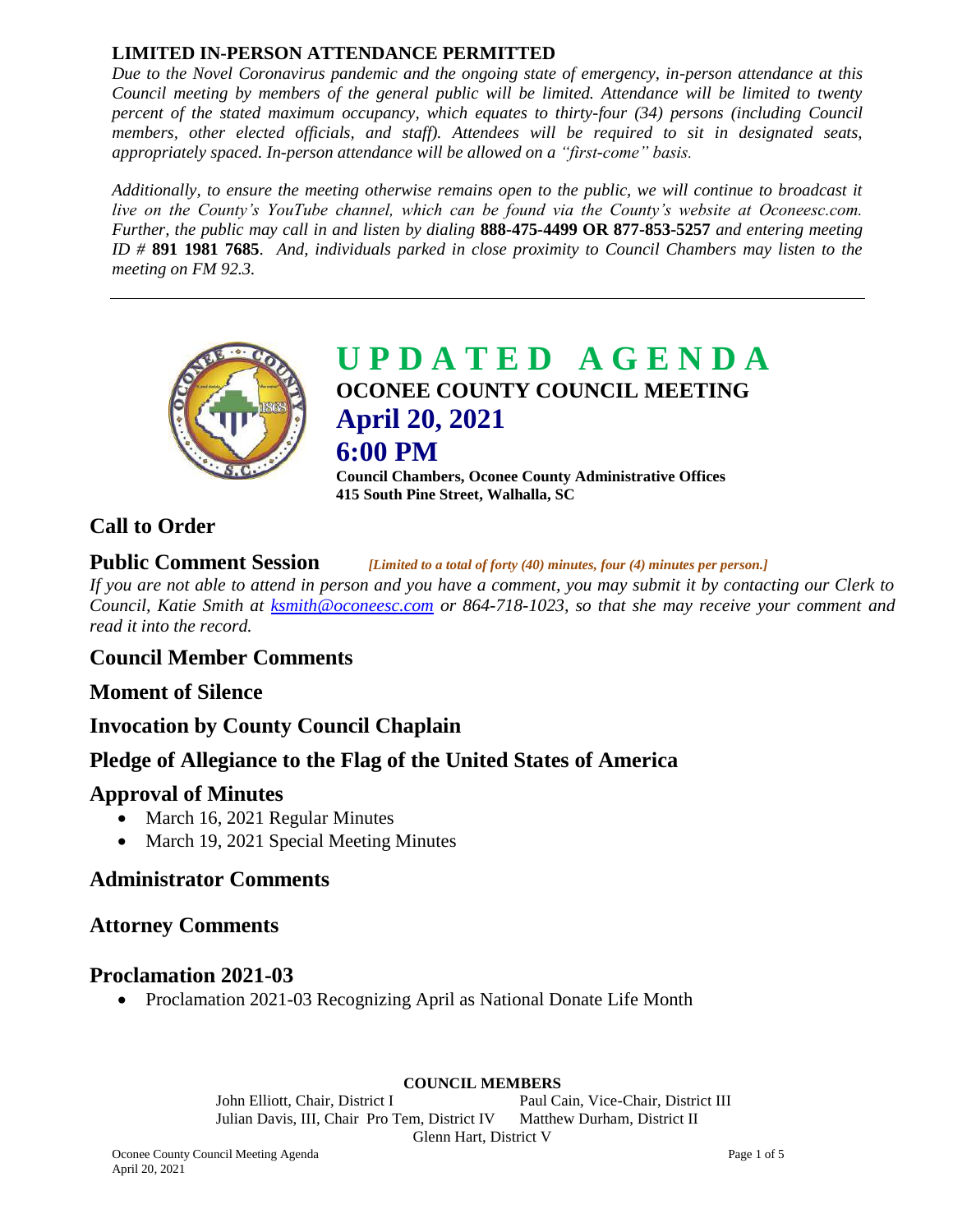#### **Proclamation 2021-04**

• Proclamation 2021-04 Recognizing the week of April 11, 2021 through April 17, 2021 as National Public Safety Telecommunications Week

#### **Presentation to Council**

Appalachian Council of Governments / *Mr. Steve Pelissier, Executive Director*

# **Public Hearings for the Following Ordinances** *[None Scheduled.]*

*If you would like to be heard during either of the public hearings, please contact Clerk to Council Katie Smith at [ksmith@oconeesc.com](mailto:ksmith@oconeesc.com) or 864-718-1023 so that she may coordinate your participation by telephone.*

## **Third Reading of the Following Ordinances** *[None Scheduled.]*

# **Second Reading of the Following Ordinances**

**Ordinance 2021-08** "AN ORDINANCE AUTHORIZING THE EXECUTION AND DELIVERY OF A SPECIAL SOURCE REVENUE CREDIT AGREEMENT BY AND BETWEEN OCONEE COUNTY, SOUTH CAROLINA AND A COMPANY KNOWN FOR THE TIME BEING AS "PROJECT RISE," PROVIDING FOR THE PAYMENT OF A SPECIAL SOURCE REVENUE CREDIT TO SUCH COMPANY; AUTHORIZING THE EXECUTION AND DELIVERY OF AN AGREEMENT FOR DEVELOPMENT OF A JOINT COUNTY INDUSTRIAL AND BUSINESS PARK WITH PICKENS COUNTY, SOUTH CAROLINA; AND PROVIDING FOR OTHER MATTERS RELATED THERETO." *An Economic Development matter*

#### **First Reading of the Following Ordinances**

**Ordinance 2021-09** "AN ORDINANCE AMENDING CERTAIN PROVISIONS OF THE "LITTER CONTROL ORDINANCE OF OCONEE COUNTY, SOUTH CAROLINA."" *Forwarded from the Law Enforcement, Public Safety, Health & Welfare Committee*

**Ordinance 2021-10** "AN ORDINANCE REPEALING ORDINANCE 2021-04, WHICH REQUIRED INDIVIDUALS TO WEAR FACE COVERINGS IN CERTAIN FACILITIES OWNED OR OPERATED BY OCONEE COUNTY."

*General Government matter*

## **First & Final Reading for the Following Resolutions** *[None Scheduled.]*

# **Discussion Regarding Action Items**

# **Request Council approval to accept the Challenges to the Affordable and Attainable Housing in Oconee County document provided by the Planning Commission as public record**

*Forwarded from the Planning Commission*

2020 Comprehensive Plan recognizes that there are challenges to affordable and attainable housing in Oconee County. This document gives brief summary of the research that was gathered.

It is staff's recommendation that County Council accept the Challenges to Affordable and Attainable Housing in Oconee County document provided by the Planning Commission as public record.

#### **COUNCIL MEMBERS**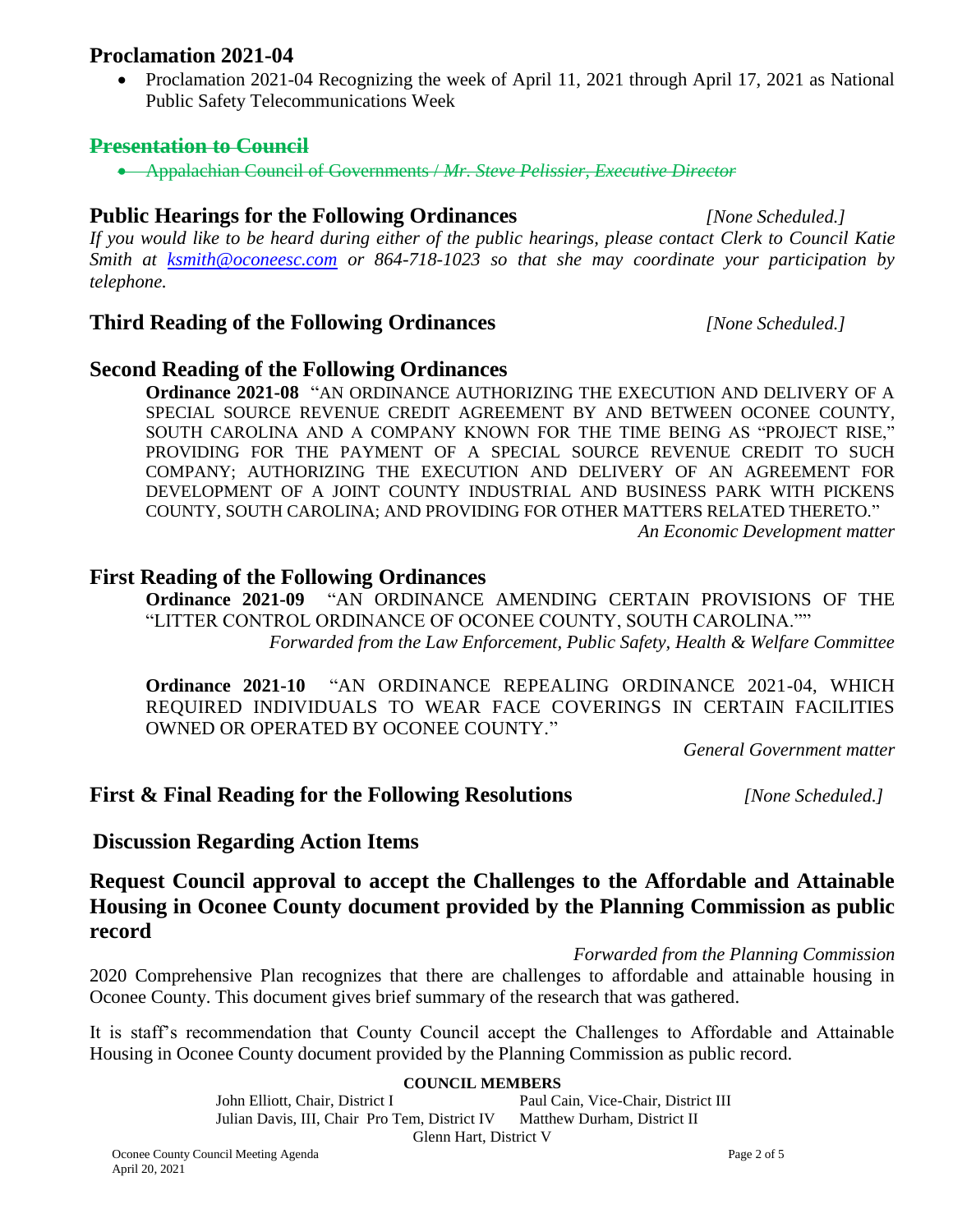# **Southern Disaster Recovery / Emergency Services / \$369,270.00**

**Budget:** 150,000.00 *[County Match Funds to-date] /* **Project Cost:** 92,317.50 / **Balance:** \$57,682.50

*\$276,952.50 will be paid by the Emergency Watershed Protection Grant* Staff is requesting Council Approval to Award the Debris Clearing and Disposal to Southern Disaster Recovery, LLC (SDR) as per the pricing in Contract Agreement #1928. This is priced per task associated with each location to be cleared. SDR provided estimated Cubic Yards of debris to be removed for each location priced at the rate listed in Contract Agreement # 1928. These quantities may vary after all debris is removed.

There are nine (9) sites within Oconee County that require debris clean up. At this time matching funds are available to complete site numbers 5-8 listed on the S.C State Damage Survey Report (DSR). The estimated total for these 4 sites is \$369,270.00 (Grant portion \$276,952.50 County match \$92,317.50).

A large portion of the debris removal projects identified by Oconee County Emergency Services lie within the City of Seneca. Because of this circumstance, Oconee County will need to work in concert with the City of Seneca in relation to access rights, the provision of in-kind services, and related matters.

It is the staff's recommendation that Council **[1]** approve the Award to Southern Disaster Recovery, LLC of Greenville, SC for Debris Clearing and Removal, per Agreement # 1928 and Amendment dated 3-15-2021; **[2]** approve debris cleaning for SDR sites 5, 6, 7, & 8 in an estimated amount of \$369,270.00 (Grant portion \$276,952.50 County match \$92,317.50); **[3]** authorize the County Administrator to approve any change orders for DSR site numbers 5, 6, 7, & 8 as long as the amounts do not exceed amounts approved in the Emergency Watershed Protection Grant, matching funds or inkind match. The Final amount will depend on the amount debris that is removed from each site; and **[4]** authorize the County Administrator to approve debris clearing on site numbers 9 and 12 as match funding or in-kind match becomes available.

# **Officer Body Armor / Sheriff's Office / \$66,684.60 Budget:** \$66,684.60 / **Project Cost:** \$66,684.60 / **Balance:** \$0.00

This purchase is for twenty-seven (27) new vests for SWAT officers. These vests will replace aging/expired vests. Vests expire within five (5) years of the manufacturer date and all of our current vests are expired or within one year of expiring. These are Level 3A vests which provide a higher level of protection against pistol and rifle ammunition. The SWAT team needs a higher level of protection due to the nature of their high-risk duties. These vests will increase officer safety and reduce liability in high-risk situations.

It is the staff's recommendation that Council approve the purchase of Officer Vests to Lawmen's Supply of Raleigh, NC, in the amount of \$66,684.60, per State Contract #4400018551.

#### **Officer Uniforms / Animal Control, Detention Center, Sheriff / \$184,033.68 Budget:** \$201,700.00 / **Project Cost:** \$184,033.68 / **Balance:** \$17,666.32

*Procurement pending approval of the FY 21-22 budget* The Sheriff's Office, Animal Control and Detention Center purchase officer uniforms on an as needed basis. These items include, but are not limited to; uniform trousers, cargo pants, shirts, jackets, rain gear, hats, traffic vests, gloves and belts. Combining items for the three departments into one bid allows the County to obtain better pricing through higher volume discounting. The term of this contract is for one year with the option to renew for four additional oneyear periods and will begin on July 1, 2021.

On March 4, 2021 formal sealed bids were opened for Officer Uniforms. Twelve firms were originally notified of this bid opportunity. Three firms submitted bids, with DesignLab, Inc., of Greenville, SC, submitting the lowest, responsive bid of \$184,033.68. Bid totals were calculated using estimated quantities of the items each using department requires. Actual item quantities ordered will vary depending on the County's needs and fund availability.

#### **COUNCIL MEMBERS**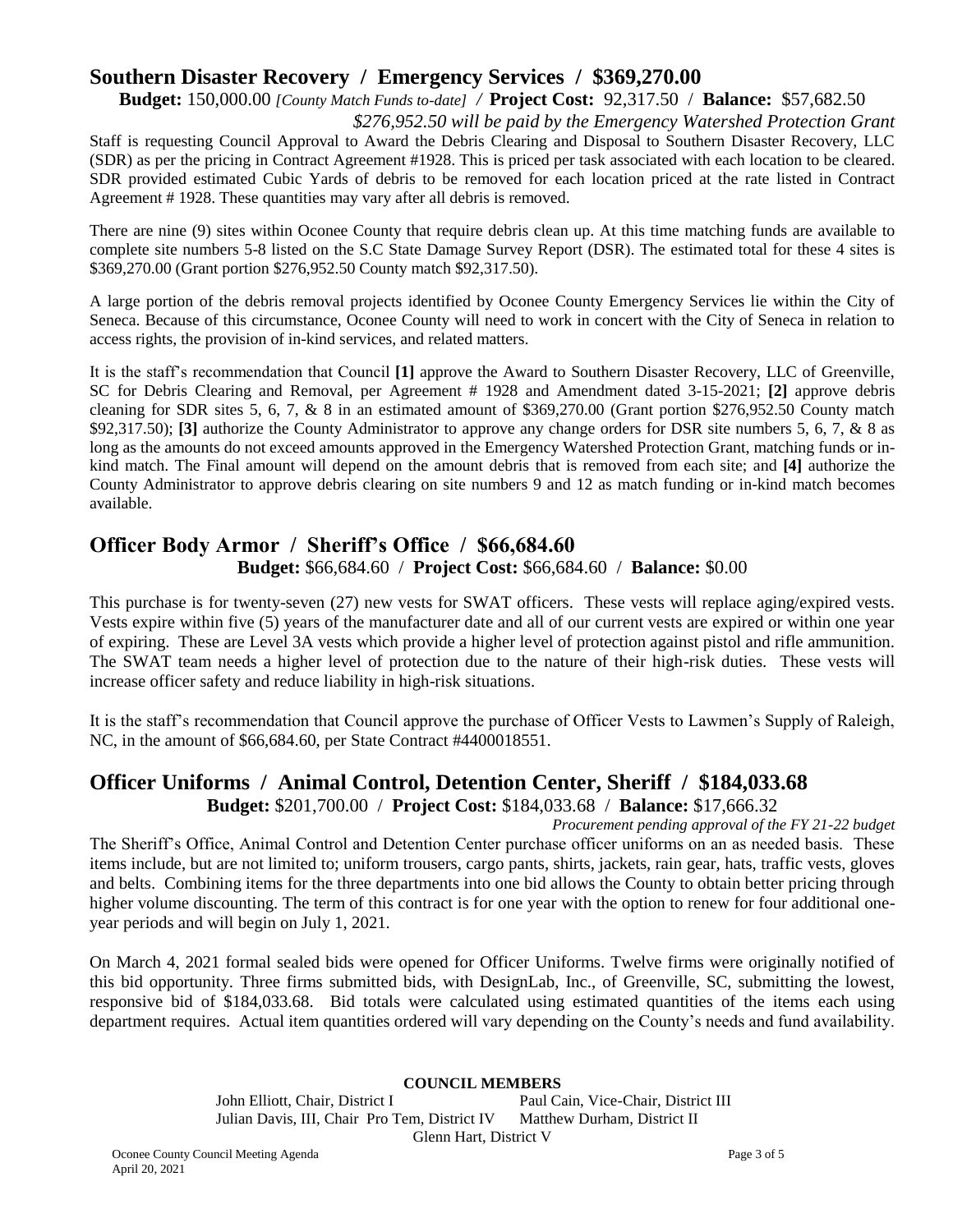It is the staff's recommendation that Council **[1]** approve the award of ITB 20-04, Officer Uniforms for Animal Control, Detention Center and Sheriff, to DesignLab, Inc., of Greenville, SC; in the estimated amount of \$184,033.68 and **[2]** authorize the County Administrator to renew the bid for up to four one-year periods, provided the work is satisfactory and the amounts do not exceed amounts budgeted for Officer Uniforms.

## **Tires for Heavy Equipment / Rock Quarry & Vehicle Maintenance / \$180,617.64**

**Budget:** \$180,617.64 / **Project Cost:** \$180,617.64 (Based on Estimated Quantities) / **Balance:** \$0.00

*Procurement pending approval of the FY 21-22 budget* The Rock Quarry & Vehicle Maintenance purchase tires and have existing tires repaired for numerous pieces of

heavy equipment, as needed, throughout the year. Bid totals were calculated using estimated quantities of the tires that may be required. Actual quantities ordered will vary depending upon the County's needs. The term of this contract is for one year with the option to renew for four additional one-year periods and will begin on July 1, 2021. On February 23, 2021, formal sealed bids were opened for tires for heavy equipment. Three companies were originally notified of this bid opportunity. Three companies submitted bids, with Interstate Tire Service, LLC, of Pelzer, SC, submitting the lowest, responsive bid of \$180,617.64.

It is the staff's recommendation that Council **[1]** approve the Award of Bid #20-05 to Interstate Tire Service, LLC, of Pelzer, SC, for the estimated amount of \$180,617.64 and **[2]** authorize the County Administrator to renew the bid for up to four one-year periods, provided their work is satisfactory and the amounts do not exceed amounts budgeted for Heavy Equipment Tires.

# **Payroll and Human Capital Management Software / Finance / Human Resources / \$126,970.75**

**Budget**: \$150,000.00 / **Project Cost**: \$126,970.75 / **Balance**: \$23,029.25

*Procurement pending approval of the FY 21-22 budget*

Paylocity offers a solution for Oconee County by building a payroll and human resource program in-house to meet The County's diverse scheduling and needs. Our current provider cannot meet our multiple scheduling and needs due to limitations on their behalf. Paylocity maintains and builds their software in-house and are constantly upgrading as needs arise. Paylocity is currently integrated with Planned Administrators, Inc. and the State Retirement System; therefore, creating a seamless and effortless transition. This ensures employee information is transitioned to the new software system with no errors and minimizing staff time.

Paylocity charges for year one (1) is \$126,970.75; which includes a one-time implantation fee of \$3,250.00. After the first year of service, the yearly fee is \$123,720.75 per year.

It is the staff's recommendation that Council approve the sole source purchase of Payroll and Human Capital Management Software to Paylocity of Schaumburg, IL in the amount of \$126,970.75.

# **Board & Commission Appointments**

The Board & Commission seats listed below are co-terminus with Council District seats and will require [in the 1<sup>st</sup> quarter of 2021] appointment and/or reappointment as follows:

## **Building Codes Appeal Board**

1 At-Large Seat: No questionnaire on file for this seat

# **Executive Session**

[*upon reconvening Council may take a Vote and/or take Action on matters brought up for discussion in Executive Session, if required*] *For the following purposes, as allowed for in § 30-4-70(a) of the South Carolina Code of Laws:* 

*[1] Discussion regarding an Economic Development matter, Project Drift.*

#### **COUNCIL MEMBERS**